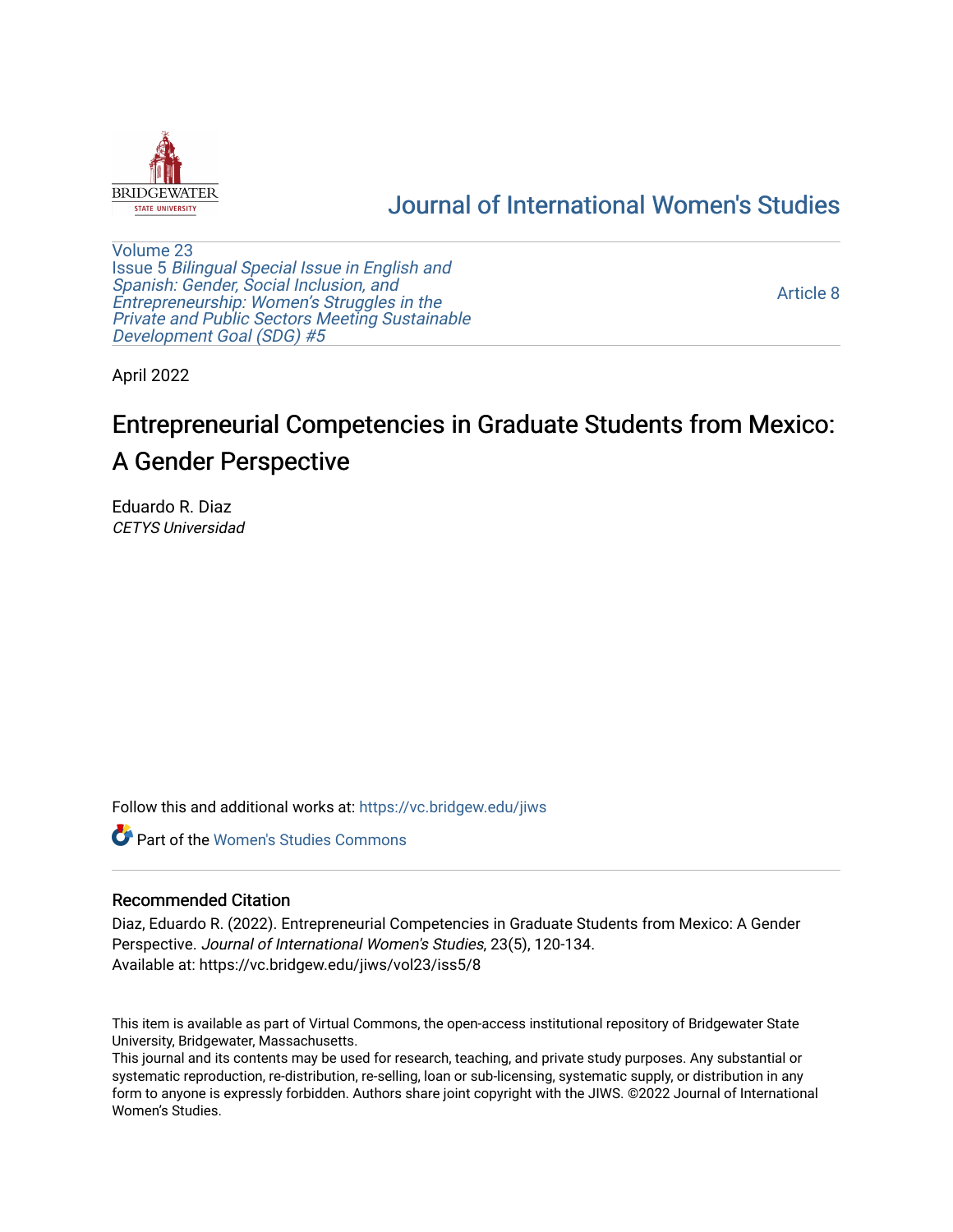# **Entrepreneurial Competencies in Graduate Students from Mexico: A Gender Perspective**

By Eduardo R. Díaz $<sup>1</sup>$ </sup>

## **Abstract**

Mexico faces a gender gap in opportunity entrepreneurship. Part of the problem is the masculine approach to business education in graduate programs. This research uses data from 173 female and male graduate students to compare self-efficacy levels in entrepreneurship and leadership. The data were collected under a cross-sectional, survey research design. Findings suggest that there were no statistically significant differences between females and males in five entrepreneurship and two leadership dimensions. Statistically significant differences were identified in one entrepreneurship dimension: initiating relationships with investors. A key takeaway is that females undervalue their ability to secure funds for entrepreneurial purposes.

*Keywords*: Self-efficacy, Opportunity Entrepreneurship, Gender

# **Introduction**

This study helps address the gender gap in opportunity entrepreneurship in Mexico by examining female and male self-efficacy in terms of managerial behavior. Data from the Global Entrepreneurship Monitor (GEM) suggest that females have greater difficulty finding entrepreneurial opportunities (González-Álvarez & Solís-Rodríguez, 2011), but more recent research suggest that education can be an effective pathway toward narrowing the gender gap in opportunity entrepreneurship (Okeke-Uzodike & Obianuju, 2019). Drucker (1993) argued that business creation and success depends largely on management performance, and that successful managers tend to excel in entrepreneurial and leader behaviors. To develop these management behaviors, individuals often enroll in graduate programs that promise to help them develop their business and management competencies (González-Álvarez & Solís-Rodríguez, 2011).

Business schools tend to take a masculine approach to teaching entrepreneurship, which means that students do not learn how to address the gender disparities common among managers in most industries (Kelan & Jones, 2010). It is unclear what educators and program coordinators can do to help aspiring female entrepreneurs develop the appropriate skill set they will need to create and manage successful ventures (Valencia-Arias & Marulanda-Valencia, 2019). Potentially, institutions of higher education (IHE) can improve their work with students if they measure selfefficacy and use the insights gained to make relevant adjustments to their programs (Ornelas-Contreras et al., 2013). This claim is supported by other research where educators sought to help their students become more self-aware and reflective as they establish goals (Warren et el., 2018). The key takeaway is that self-awareness driven by the implementation of assessment strategies in educational institutions can help address the gender gap in business as well as problems associated with business education (Díaz et al., 2019; Díaz, 2020a).

Females in Mexico are well represented in entrepreneurial activities because they tend to engage in self-employment, but few manage to find their place in lucrative entrepreneurial ventures (Zabludovsky, 2015). This situation is common in other developing countries (Okeke-Uzodike & Obianuju, 2019). Canales-García et al. (2017) examined official data on entrepreneurship and argued that female entrepreneurs in Mexico are underrepresented partly

<sup>&</sup>lt;sup>1</sup> CETYS Universidad. ORCID: 0000-0003-0053-8751. eduardo.diaz@cetys.mx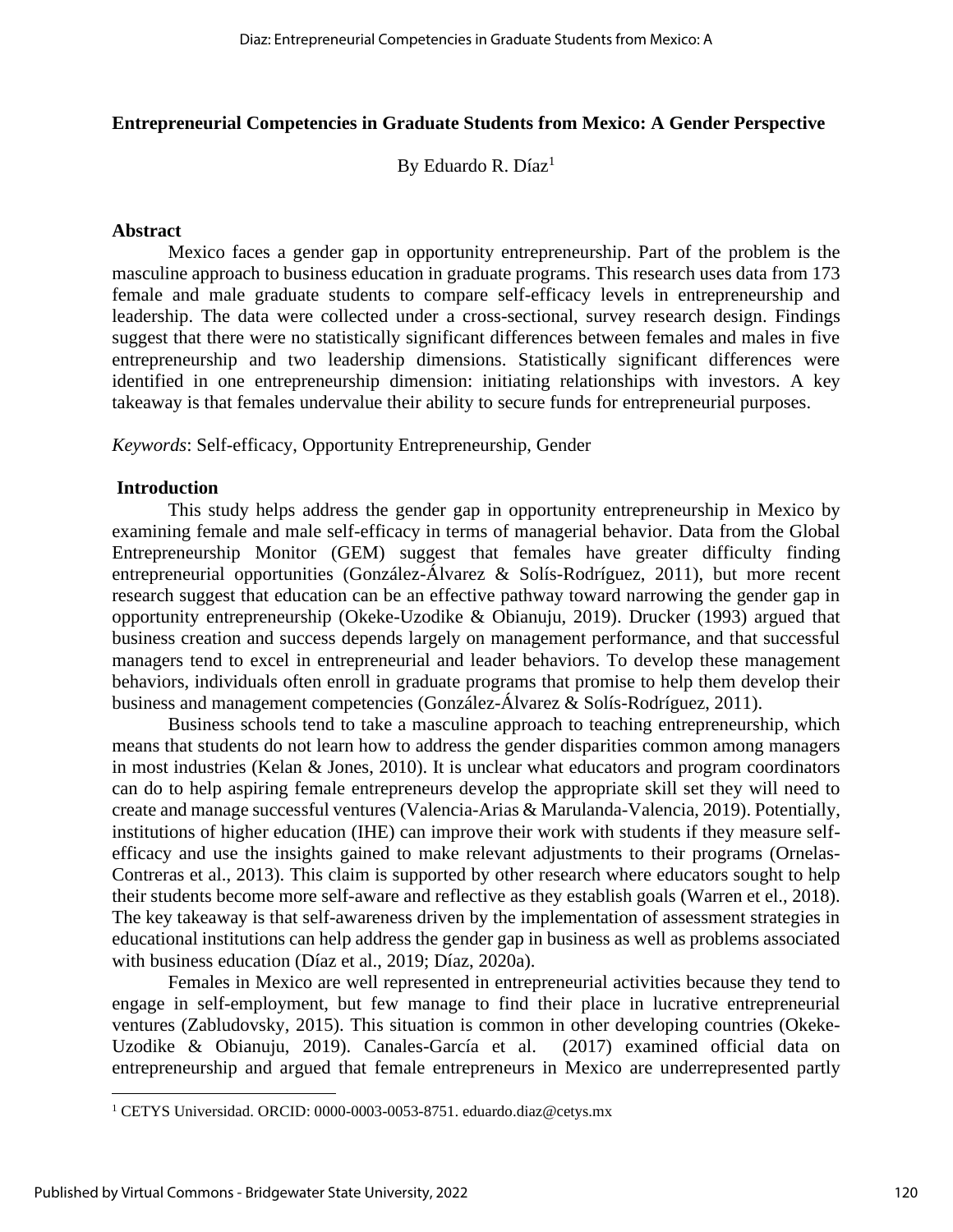because they tend to engage in business creation for survival, and not because of a true desire to become business owners. In other words, females tend to stay away from opportunity entrepreneurship. From a young age, women are geared toward less rewarding occupations than men, owing perhaps to cultural and educational influences (Macías-González et al., 2019).

Female opportunity entrepreneurs in Mexico often face rejection in their ventures because of the persistent notion that women should not oversee bankable businesses (Zabludovsky, 2015). This situation is not confined to Mexico, and similar cases have been documented in African and Latin American nations (Okeke-Uzodike & Obianuju, 2019). Joardar (2014) examined the impact of foreignness in entrepreneur performance and noted that being male continues to be a clear advantage across cultures. Mexico needs entrepreneurs to create jobs, innovation, and economic prosperity, so it cannot afford to turn away half of the population to occupations where returns are exceptionally low.

For the purposes of this study, opportunity entrepreneurship refers to situations where individuals are drawn to new business ventures out of the possibility of obtaining relatively high financial returns and improving their lives (Nikolaev et al., 2018). Clearly, this type of work requires individuals to develop advanced business and management competencies, which is why individuals turn to higher education (González-Álvarez & Solís-Rodríguez, 2011). While there is no reason to believe that males are better prepared than females in terms of the competencies needed to succeed in lucrative entrepreneurial ventures (i.e., there is parity in education and share of the workforce), more research is needed to account for the gender gap in entrepreneurial roles Mexico. For that reason, this study will compare female and male selfefficacy across two leadership and six entrepreneurship dimensions. The focus on self-efficacy is justified because previous research found that females are often discouraged from starting new businesses due to a lack of confidence in their own abilities (Cantú-Cavada et al., 2018), and current research on entrepreneurial intention is insufficient to adequately understand the influence of gender.

#### **Self-efficacy and Females in Managerial Roles**

One assumption behind this research is that individuals who believe themselves to be competent in a specific task or activity are more likely to try to undertake it. Bandura (1977) developed the self-efficacy theoretical model to explain how a person's belief in his or her own abilities could lead them to pursue challenging tasks. Warren et al. (2018) noted that self-efficacy can be measured through survey research and serve as a platform to create a feedback loop between students and educators. This was the thinking behind De Noble et al.'s (1999) work when they developed the Entrepreneurship Self-Efficacy (ESE) scale. Their main argument was that entrepreneurship education could be more effective if it were possible to pin-point specific constructs of behaviors in which students felt competent or incompetent.

These authors were not alone in thinking that self-efficacy plays an important role in entrepreneurship development and equity (Afandi & Kermani, 2015; Ventura-Fernández & Quero-Gervilla, 2013; Wilson et al., 2009), and in closing the gender gap in leadership roles (Díaz, 2018; Huszczo & Endres, 2017). This type of research is scarce, however, and more is needed to consolidate an adequate body of work that can inform educators, educational leaders, and students.

Females and males believe that they can perform the tasks required to conduct business, but it is unclear whether they share the same parameters in their assessments. Santamaria-Velasco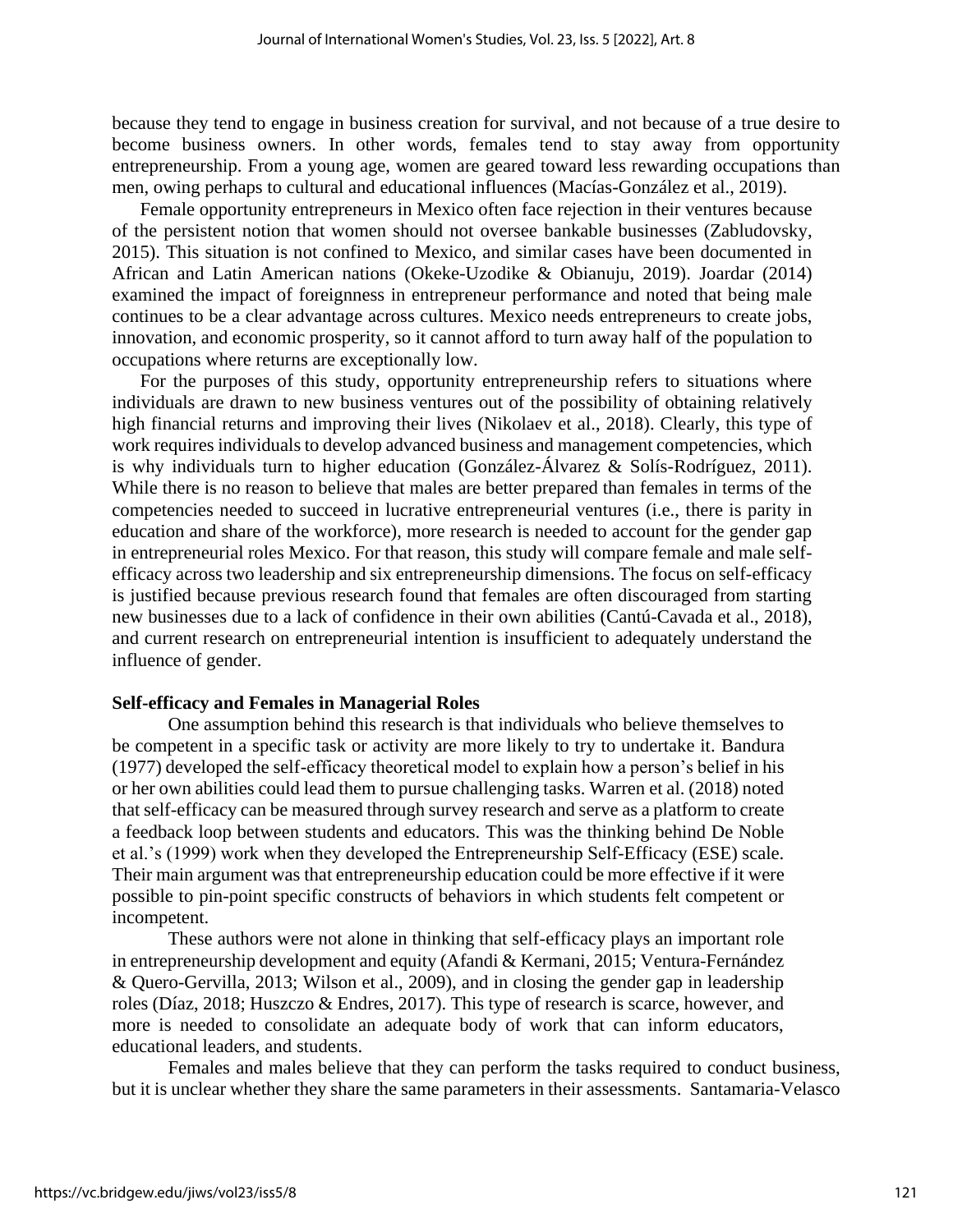and Brunet-Icart (2016) documented the narratives of 62 male and female entrepreneurs in Mexico. The focus of their study was on the role of women at work. The authors concluded that both males and females in their study believed that business is gender neutral and went on to claim that the underrepresentation of women in managerial roles in larger, more profitable organizations was due to internal factors (i.e., self-efficacy) rather than external environmental factors common in maledominated societies. This supports the argument that females stop themselves from advancing in business and other fields.

The reason women give up looking for better opportunities to increase their income and overall standing in Mexican organizations is often because they get discouraged (Arceo-Gómez & Campos-Vázquez, 2014). Research suggest that self-efficacy can go a long way in increasing levels of entrepreneurial intention and innovativeness in individuals (Barrera-Verdugo, 2018), so it stands to reason that increasing self-efficacy in females can help narrow the gender gap in business-related areas. The problem is that it is hard to develop a targeted strategy to increase selfefficacy. While it is possible to accept the claim that females have lower levels of self-efficacy than males when it comes to entrepreneurship, it is unclear what behaviors are involved. By identifying the appropriate behaviors, entrepreneurship educators and program coordinators can intervene and help address this gender gap.

The equalizer in this situation tends to be education, especially advanced programs in higher education. Entrepreneurship education is often part of the business curriculum, and it has been shown to influence female self-efficacy in developed countries (Wilson et al., 2009). Educational programs act as a counterweight to traditional female underestimation. The key is for female students to identify and develop the right skills and behaviors needed to succeed in business. Even if they grew up watching their female role models limit themselves, developing business-related behaviors should help their self-confidence. Therefore, measuring self-efficacy levels in appropriate dimensions of management-related behaviors can help female business students become more self-aware and aim for higher goals, thus, making it more likely that they will pursue more lucrative and attractive career paths without being discouraged.

The assumption is that there should not be a gender gap in competencies between welleducated females and males, so there should not be differences in terms of self-efficacy either. One caveat is that the specific behaviors that influence success in managerial roles in one culture may change in another (Díaz, 2020b). Although some of the studies cited here suggest the effectiveness of entrepreneurship education on female self-efficacy, it is important that individuals in different societies conduct their own studies.

# **Specific Behaviors that Influence Female Opportunity Entrepreneurship**

Drucker (1993) argued that business managers were entrepreneurial and forward thinking, concerned with reaching desired outcomes from organizational stakeholders. Others have claimed that managers are the ones who are able to trigger most entrepreneurial behaviors in organizations through their actions (Hashimoto & Nassif, 2014). These descriptions suggest that entrepreneurship is one dimension of management. In fact, Drucker (1993) noted that the two functions of management were entrepreneurship and innovation, and he went on to say that managers needed to exercise their influence over others to carry out their work. This suggests that managerial roles include entrepreneurial and leader behaviors. One of the missing elements of Drucker's discussion on management is the role of female management. However, Buttner (2001) called attention to the different styles female and male entrepreneurs use when managing their organizations. She noted that female entrepreneurs were relationship-oriented, and that this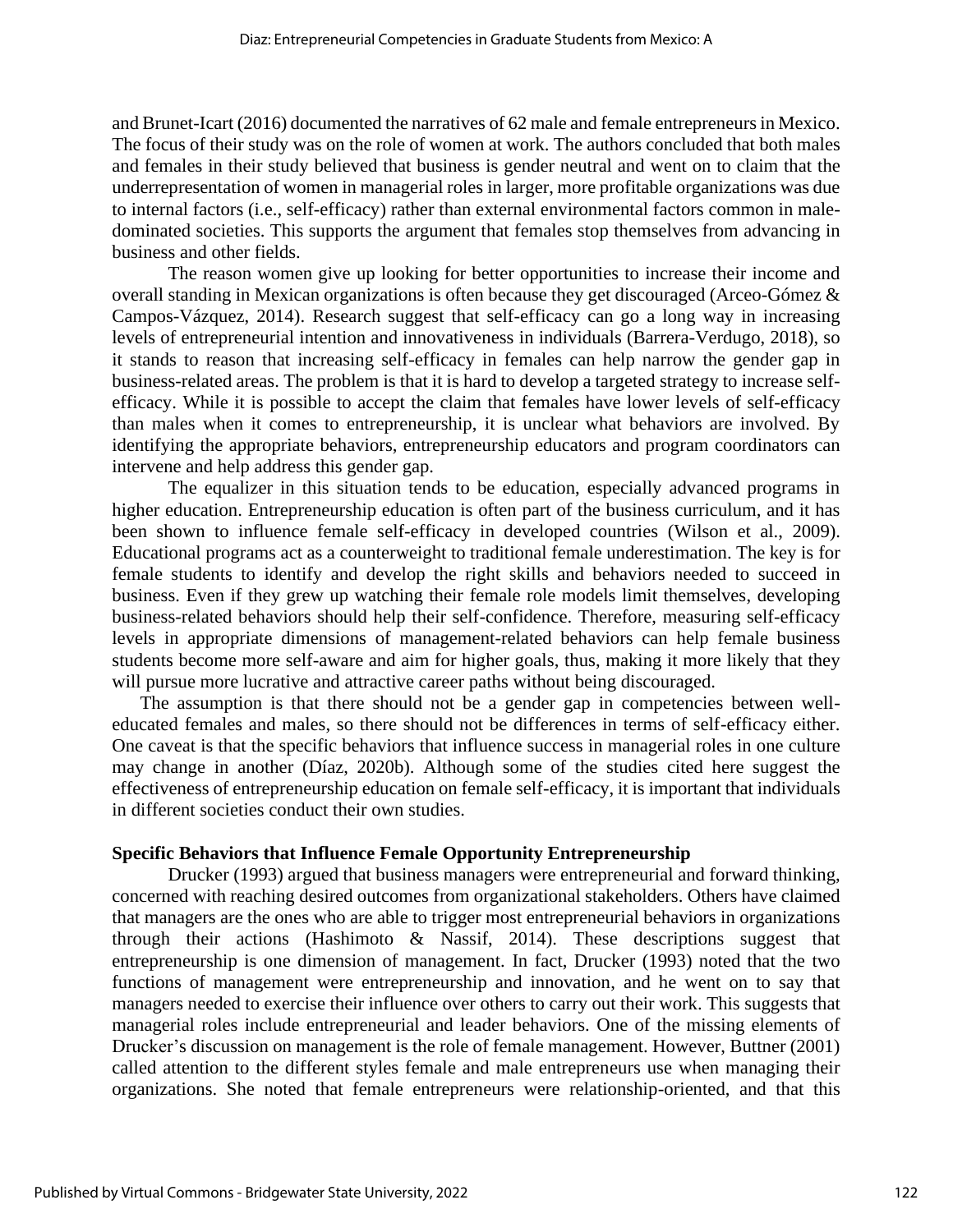management style was more effective when dealing with highly educated employees. It could be argued that entrepreneurial behaviors include behavioral dimensions that align with creating desired changes (i.e., achieving outcomes), and with the way individuals interact with those around them (i.e., taking a relational approach).

This description of entrepreneurs implicitly suggests a masculine perspective of management. Research conducted by de Pádua-Carrieri et al. (2013) found that business executives describe managers as *commanders* who oversee growing the business and sustaining control. This did not imply that women could not be commanders, but it did mean that executives needed to adopt masculine traits to raise their credibility. Feminine traits (i.e., self-control and sensitivity) were also seemed as important, but not as much as risk-taking and assertiveness, which are considered masculine. This means that females must make more significant adjustments in their behaviors to succeed as managers in organizational contexts. This signals the need for some leadership training and experience for both females and males, but it is especially important for females in masculine-oriented organizational contexts like the ones in Mexico (Zabludovsky, 2015).

Schein (2001) argued that the association of masculine traits and behaviors with effective management is a big reason why women continue to be underrepresented in lucrative and influential roles within organizations. This claim suggests that (1) individuals have a hard time believing that women can adopt masculine behaviors, and (2) feminine behaviors are undervalued in leadership roles. Stogdill's (1969) leader behavior theoretical model classified leader behavior as task-oriented and relationship-oriented, but these have been implied to signify masculinity and femininity. Although he never said that one leadership orientation meant better performance than the other, latter studies based on this model (e.g., Schein, 2001) found that females were consistently characterized as feminine in the way they approached their work, and that this was not the desired approach for effective management. More recent theoretical approaches have emerged to decrease the effect of masculinity or femininity on leader behavior assessment (Eagly & Chin, 2010). This is because management, in practice, requires a balance between task and relationship-orientation. So, it stands to reason that the generalizations made about femininity and masculinity in leadership two decades ago are no longer viable.

Hamilton (2013) argued that the study of entrepreneurship was centered on men and masculinity. She noted that even classic works focused on masculine personalities or traits of entrepreneurs, which influences how management academic programs develop their teaching practice. Predictably, these descriptions usually ended up being associated with stereotypical male behaviors or traits, suggesting that entrepreneurs are autonomous, and achievement driven. Marlow and Swail (2014) went further when they noted that even when researchers examined female entrepreneurship, they gave support to the either-or nature of masculinity and femininity, presenting an inaccurate depiction of the influence of gender on business ownership.

Their reasoning was that gender was socially constructed, and that these constructions were contextual. Therefore, there is no need to assume that women act feminine, or men act masculine in business. Hamilton (2014) went on to argue that the study of female entrepreneurs would improve by not relying solely on the narratives of entrepreneurial events and experiences. Instead, she suggested focusing on post-positivist perspectives. This way, the research could be carried out objectively and focused on specific behaviors. De Noble et al.'s (1999) model lends itself particularly well for this task because it is survey-based and was designed to measure entrepreneurial behaviors (not experiences or traits).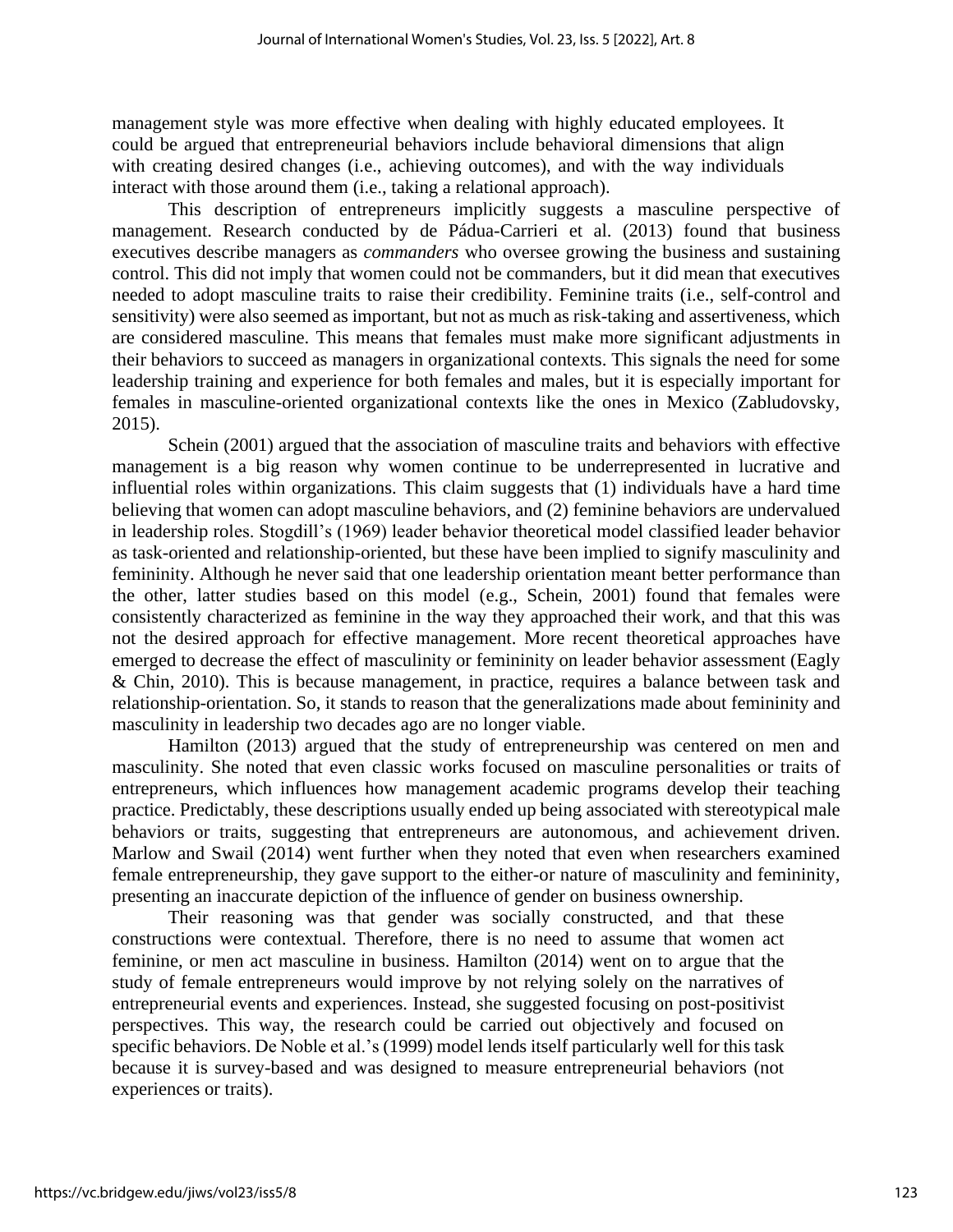The barriers that contribute to the underrepresentation of women in managerial roles can be summarized as follows. First, business leaders are assigned masculine labels that influence women from a young age. Second, management behaviors are deemed masculine or feminine, but not both. Third, the measure of entrepreneurial readiness tends to be more compelling when using narratives and case point experiences, rather than objective measures. These barriers make it extremely hard for management educators to target gender-neutral behaviors in support of entrepreneurial effectiveness. A better way to address the gender gap through entrepreneurship education is to identify specific behaviors that can be developed or reinforced in individuals, regardless of gender.

## **Hypotheses**

This brief review of the relevant literature on the gender gap in managerial roles suggest the need for educators to act and help address the gender gap in business and education. It seems that there is a need to focus on specific behaviors that opportunity entrepreneurs, regardless of gender, need to perform at high levels. One step that educators can take is to identify differences in self-efficacy and use these insights to adjust their teaching practice. In keeping with Drucker's (1993) description of managers, the two main elements that will be considered are the self-efficacy in leadership and entrepreneurial behaviors. This is because individuals need to be able to exercise influence over others, and produce the outcomes needed for businesses to succeed. This is consistent with other research where leadership and entrepreneurship are considered overlapping constructs of management (Díaz et al., 2019; Díaz, 2020b). The relevant dimensions in this research correspond to the Consideration and Initiating structure measured by the short Leader Behavior Description Questionnaire (LBDQ), and the six dimensions of the ESE scale. These instruments will be described in the Method and Materials section. The general question that this research should help address reads as follows: Are there behavioral differences between females and males in the sample that justify the gender gap in managerial roles? Answering this question requires addressing the following hypotheses:

H1: Males score higher than females in initiating structure.

H2: Males score higher than females in consideration structure.

H3: Males score higher than females in new product and market opportunities.

H4: Males score higher than females in building innovative environments.

H5: Males score higher than females in initiating investor relationships.

H6: Males score higher than females in defining core purpose.

H7: Males score higher than females in coping with unexpected challenges.

H8: Males score higher than females in developing critical human resources.

# **Method and Materials**

This research was conducted under the quantitative paradigm through cross-sectional survey research. The theoretical foundation rests on the Bandura's (1977) self-efficacy model, where it is noted that individuals who have confidence in their ability to achieve certain tasks will be more motivated, make greater efforts, and will be less likely to be deterred from achieving their goals than if they feel they are likely to fail. This methodological approach has been used with graduate students in Mexico before (Reyes-Cruz & Gutiérrez-Arceo, 2015), and it served as the foundation for De Noble et al.'s (1999) model of ESE, and other Leadership self-efficacy studies (Díaz, 2018; Huszczo & Endres, 2017).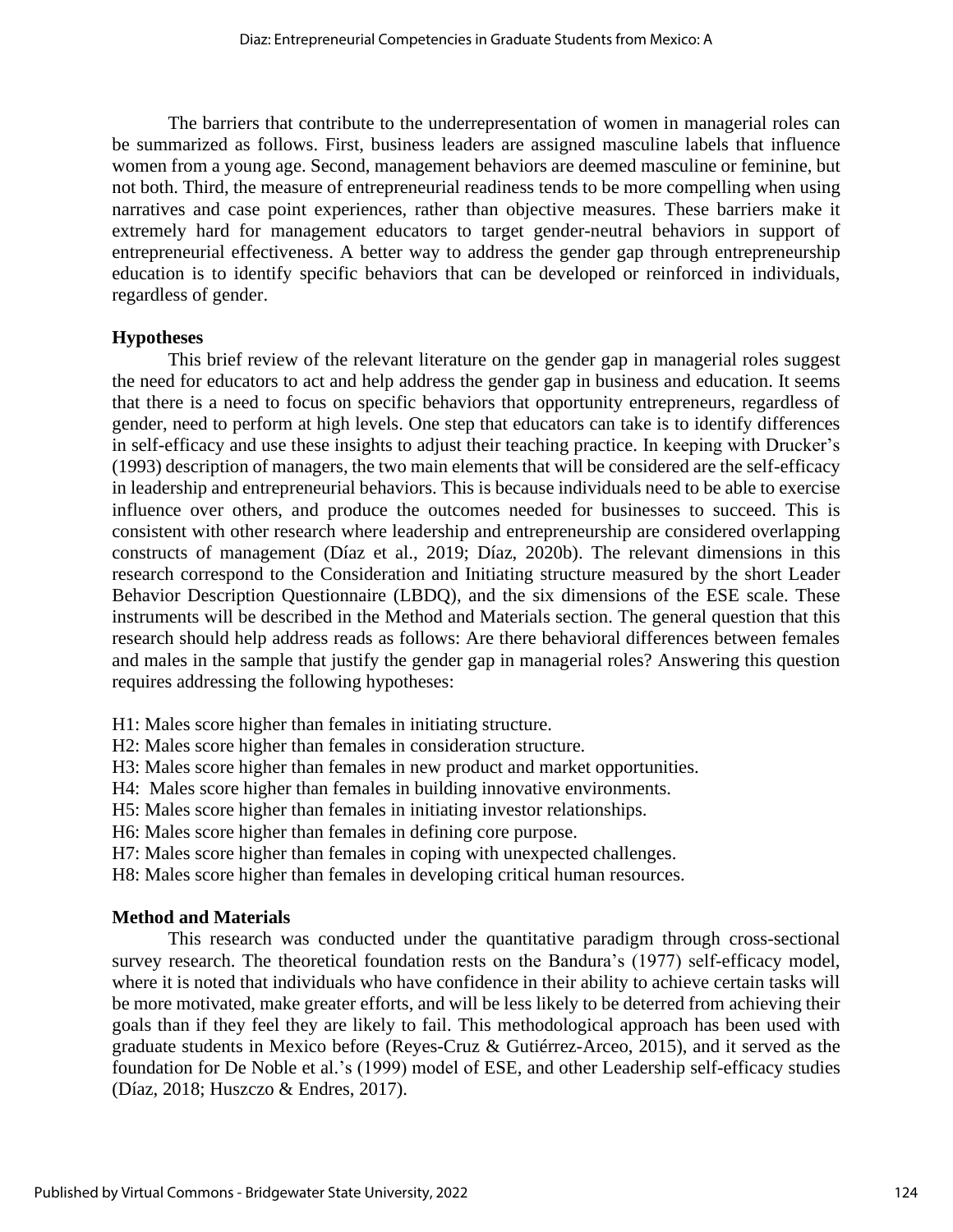#### **Participants**

The participants in this study were 173 Mexican graduate students enrolled in business programs (about 43% of the total number of students invited to participate). There were 92 males and 81 females in the sample. The students were in the city of Tijuana, Baja California, Mexico. MacNab et al. (2010) studied self-efficacy levels among graduate students in the United States, Canada, and Mexico and found the Mexican students had comparatively high levels of selfefficacy. The authors attributed this to the possibility that more affluent Mexican students get the opportunity to study a master's degree, whereas in the United States and Canada more students have access to graduate education. Since this study was meant to measure managerial behaviors associated with opportunity entrepreneurship, graduate students were a logical sample because they are more likely seek entrepreneurship opportunities as a way to enhance the quality of their lives rather than just as a means for self-employment and survival, for which they would not need a master's degree. Participation was voluntary and there were no incentives to accept the invitation to complete the survey.

#### **Instruments**

Stogdill's (1969) LBDQ was designed to measure 12 leader behavior dimensions: initiating structure, consideration structure, representation, demand reconciliation, tolerance of uncertainty, persuasiveness, tolerance of freedom, role assumption, emphasis on production, predictive accuracy, integration, and superior-orientation (Templer, 1973). The short version of the questionnaire includes only the consideration and initiating structures. Initiating structure refers to the degree that the leader focuses on the task at hand, while consideration structure refers to the degree to which the leader focuses in the needs of the individuals doing the work (Templer, 1973).

The other instrument used in the study was the ESE scale. De Noble et al. (1999) developed and validated the instrument with six dimensions. These dimensions were labeled: developing new product and market opportunities, building an innovative environment, initiating investor relationships, defining core purpose, coping with unexpected challenges, and developing critical human resources. Both questionnaires use Likert scales and were applied electronically. Research conducted by Díaz (2020b) serves as an example of the use of both questionnaires.

#### **Data Collection**

The data collection phase took place during the Spring of 2019. The participants were approached through their academic coordinators. Consistent with Fowler (2014), this survey research design was cross-sectional to minimize time and costs. The graduate students who agreed to participate in the survey received an e-mail in their institutional inbox. A second e-mail was sent after one week to remind those who did not respond to the first invitation. Also, instructors were asked to remind their students of the invitation during one of their class sessions. The message in the e-mail included a description of the study, the role of the participants, the promise of confidentiality, instructions to complete the survey, researcher's contact information, and the link to the survey.

#### **Data Analysis**

Descriptive statistics and independent samples t-tests were used to address the hypotheses. Before that, internal consistencies for each of the dimensions on both questionnaires were examined using Cronbach's alpha. The results for the two leadership dimensions and the six entrepreneurship dimensions are noted on Table 1. It should be noted that the consideration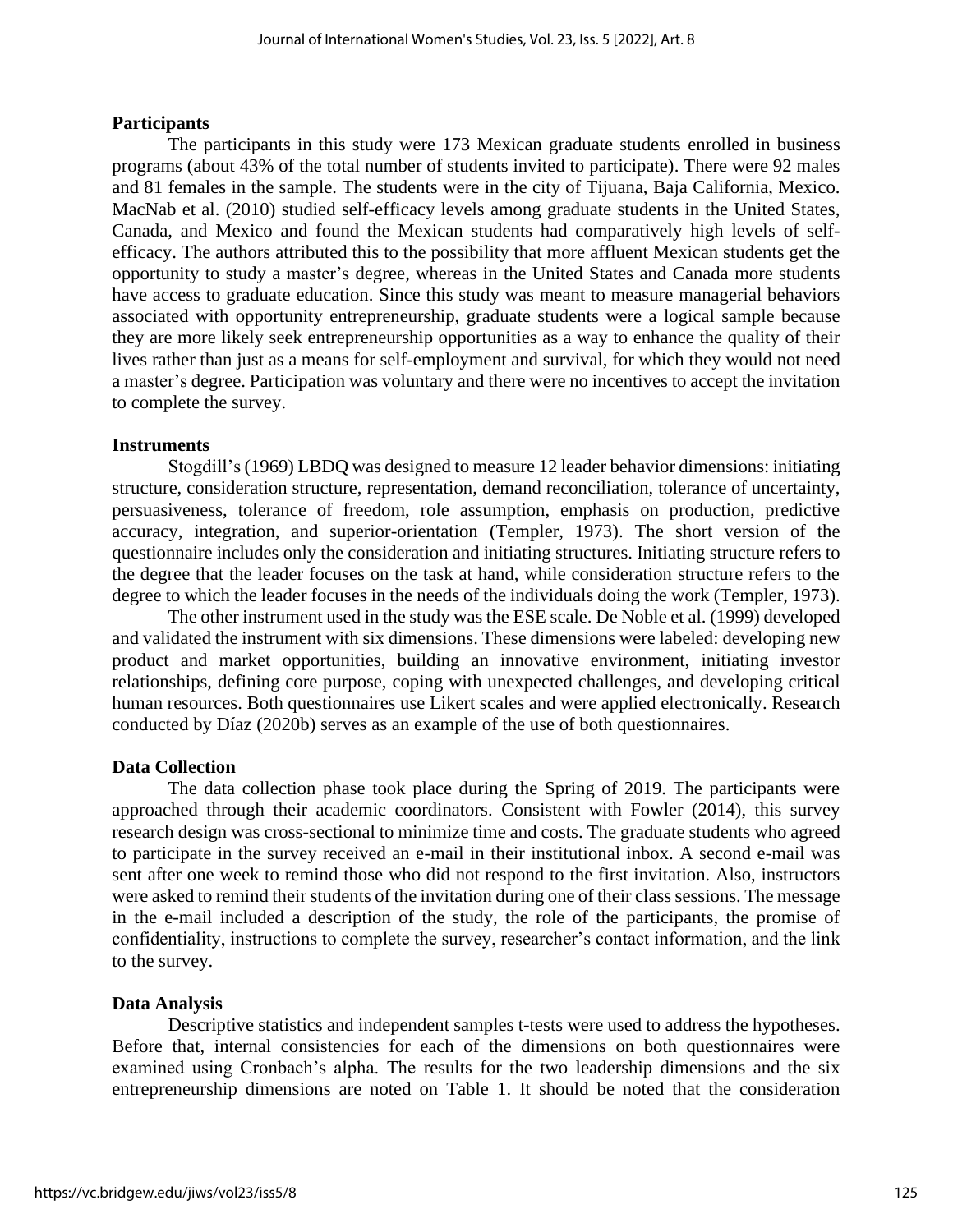structure dimension scored slightly below the .70 standard in internal consistency. All the analyses were conducted with the Statistical Package for the Social Sciences, version 25.

| Dimension                                       | # of items | $\alpha$ |
|-------------------------------------------------|------------|----------|
| <b>Initiating Structure</b>                     | 10         | .74      |
| <b>Consideration Structure</b>                  | 10         | .67      |
| Developing New Product and Market Opportunities |            | .87      |
| Building an Innovative Environment              | 4          | .78      |
| <b>Initiating Investor Relationships</b>        |            | .74      |
| Defining Core Purpose                           |            | .87      |
| Coping With Unexpected Challenges               |            | .82      |
| Developing Critical Human Resources             |            | .72      |
| $\alpha$ $\mathbb{R}$ 1 1 1 1                   |            |          |

|  |  |  |  | Table 1: Internal Consistency for the Short LBDQ and ESE Dimensions |
|--|--|--|--|---------------------------------------------------------------------|
|--|--|--|--|---------------------------------------------------------------------|

Source: Developed by the author.

# **Results**

After the analysis phase was completed, descriptive statistics and independent samples ttests served to identify statistically significant differences between females and males in the sample. As illustrated on Table 2, males scored higher than the female group in one dimension, initiating investor relationships. Mean differences in all the other dimensions proved not to be significant (ns), with alpha level established  $\leq$  0.05. Levine's test of equality of variances were not significant, suggesting that equal variances can be assumed. This provided enough data to address the hypotheses (see Table 3).

| Table 2: Independent Samples T-tests for Male and Female Groups |  |  |
|-----------------------------------------------------------------|--|--|
|-----------------------------------------------------------------|--|--|

|                                | Female |            |           | Male        |                        |           |          |          |
|--------------------------------|--------|------------|-----------|-------------|------------------------|-----------|----------|----------|
|                                | n      | μ          | <b>SD</b> | $\mathbf n$ | $\mu$                  | <b>SD</b> | Levine's | t        |
|                                |        |            |           |             |                        |           | test     |          |
| Initiating structure           | 81     | 39.96      | 4.32      | 92          | 41.27                  | 4.44      | > 0.05   | $-1.95$  |
| <b>Consideration structure</b> | 81     | 40.49      | 4.56      | 92          | 40.97                  | 3.94      | > 0.05   | $-0.74$  |
| Developing New Product         | 81     | 24.80      | 4.00      | 92          | 26.08                  | 5.13      | > 0.05   | $-1.81$  |
| and Market Opportunities       |        |            |           |             |                        |           |          |          |
| Building<br>Innovative<br>an   | 81     | 16.55 2.16 |           | 92          | 16.63                  | 3.08      | > 0.05   | $-0.18$  |
| Environment                    |        |            |           |             |                        |           |          |          |
| Initiating<br>Investor         | 81     | 10.77      | 1.87      | 92          | $11.66$ $2.25$ $>0.05$ |           |          | $-2.78*$ |
| Relationships                  |        |            |           |             |                        |           |          |          |
| Defining Core Purpose          | 81     | 11.72      | 2.09      | 92          | 12.20                  | 2.22      | > 0.05   | $-1.45$  |
| Coping With Unexpected         | 81     | 12.23      | 2.20      | 92          | 12.38                  | 2.33      | > 0.05   | $-0.42$  |
| Challenges                     |        |            |           |             |                        |           |          |          |
| Developing Critical Human      | -81    | 8.49       | 1.77      | 92          | 8.31                   | 2.08      | > 0.05   | 0.60     |
| Resources                      |        |            |           |             |                        |           |          |          |

\*p<.05 (2-tailed).

Source: Developed by the author.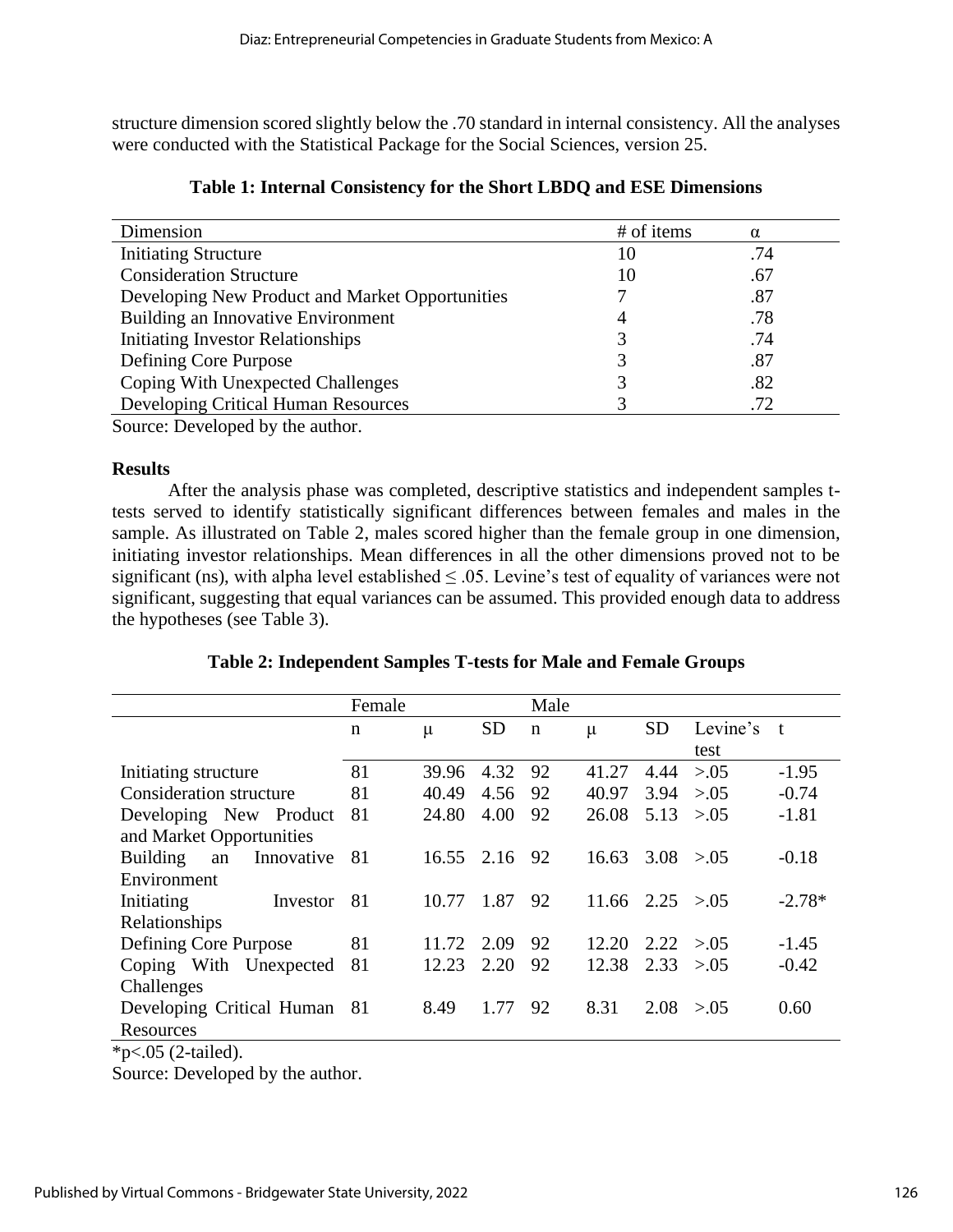|  | <b>Table 3: Hypotheses Test Results</b> |  |  |
|--|-----------------------------------------|--|--|
|--|-----------------------------------------|--|--|

| <b>Hypotheses</b>                                                            | Result |
|------------------------------------------------------------------------------|--------|
| H1: Males score higher than females in initiating structure.                 | Reject |
| H2: Males score higher than females in consideration structure.              | Reject |
| H3: Males score higher than females in new product and market opportunities. | Reject |
| H4: Males score higher than females in building innovative environments.     | Reject |
| H5: Males score higher than females in initiating investor relationships.    | Retain |
| H6: Males score higher than females in defining core purpose.                | Reject |
| H7: Males score higher than females in coping with unexpected challenges.    | Reject |
| H8: Males score higher than females in developing critical human resources.  | Reject |
| Source: Developed by the author.                                             |        |

#### **Discussion**

Consistent with the work of McEldowney et al. (2009) and Santamaria-Velasco and Brunet-Icart (2016), the results from this study suggest that females feel that they can lead businesses with similar levels of success as their male counterparts. There were no statistically significant differences between females and males in the sample in terms of the two leadership dimensions, and five out of the six ESE dimensions. The more notable finding was that females in the study showed statistically significant lower scores in the initiating investor relationships dimension than the male group. This suggest that they may have more trouble convincing themselves that they are capable of securing financing from venture capitalists or financial organizations. This is consistent with the findings in the Coleman and Kariv (2014) study.

Cowden and Tang (2017) noted that females were more concerned than men when securing resources to fund their new ventures. This may be because they feel less confident about their ability to obtain funding for their ventures from third parties. Similarly, research conducted with teams of female and male participants showed that female-led teams receive less financial support from investors, and that females tend to ask investors for less capital even though they provide more equity (Poczter & Shapsis, 2018). The results from Coleman and Kariv (2014), Cowden and Tang (2017), and Poczter and Shapsis (2018), along with the findings presented here, make a compelling argument for the need to train females interested in pursuing resources to finance their business ventures. Through training, they might increase their confidence enough to be willing to make strong efforts to pursue capital for their entrepreneurial ventures. This is a major point for entrepreneurship educators in Mexico.

The overall conclusion in this study suggest that gender does not moderate self-efficacy in entrepreneurial and leader behavior. With one exception, females in this sample yielded similar results than the males in the leadership and entrepreneurship dimensions. This finding challenges the results in similar studies. For example, Davis et al. (2010) surveyed 212 small business CEOs in the United States and noted that female respondents showed statistically significant higher averages than males ( $p = .004$ ) in one market orientation construct. This finding was consistent with the conclusions expressed by Knotts et al. (2008), who conducted a study with firms in the manufacturing sector and noted that female top executives tended to be more marketing-oriented than their male counterparts. The reason behind the different conclusions between the present study and the ones just cited may be due to context. Females in Mexico would be expected to show less progress than females in the developed world because their acceptance, as a group, in the labor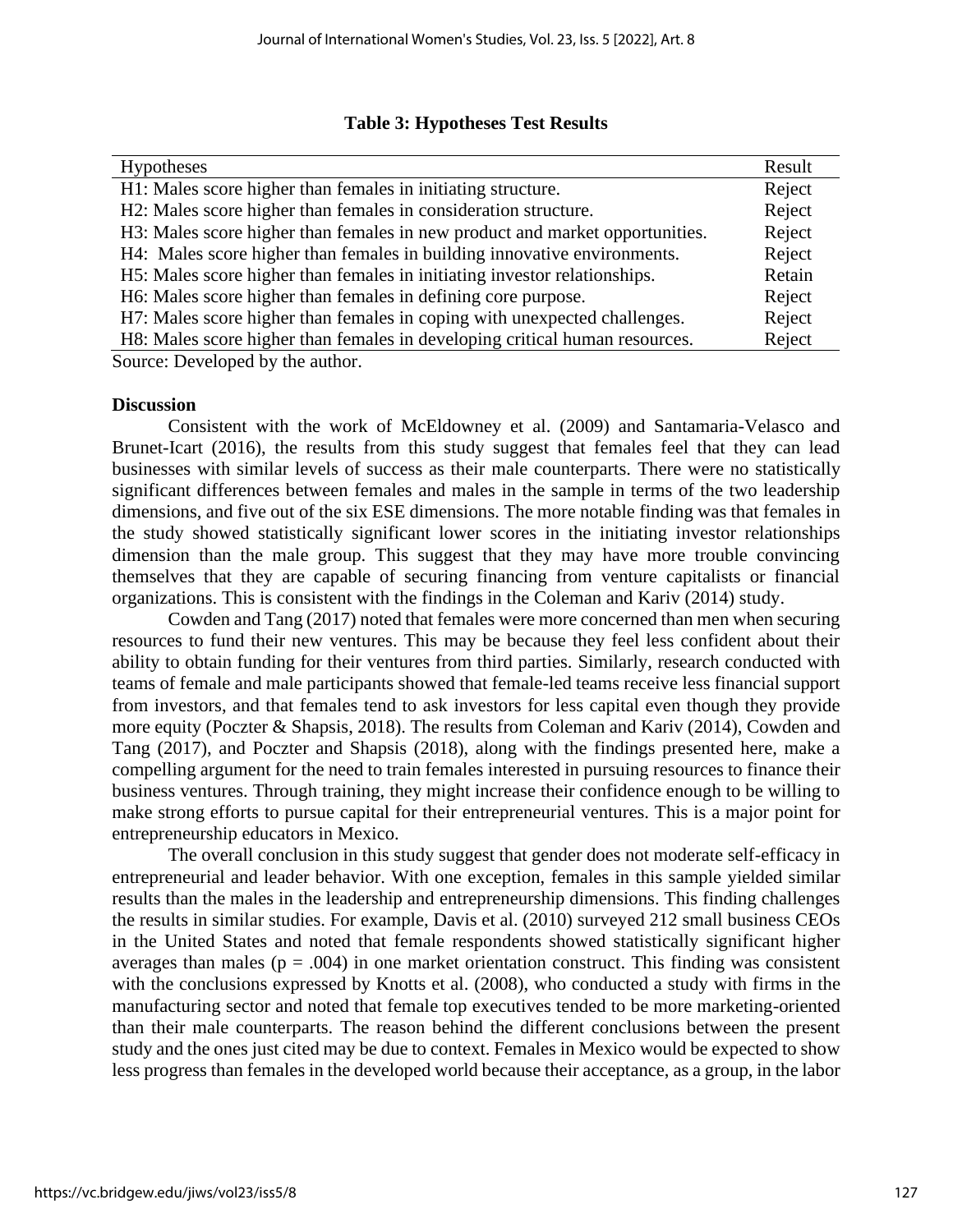market and in managerial roles has been slower. This reinforces that claim that these types of studies should be conducted in specific contexts to inform decision-making.

One study that may inform, partially, on this was the one conducted by Onyemah and Rivera-Pesquera (2015), who examined the behaviors of female entrepreneurs in three developing countries and the United States. They found that female business owners in the developing countries often lacked the informational resources to anticipate changes that affected their businesses, so they would cope and address the challenges as they emerged. Female entrepreneurs in the United States also coped with their challenges, but they did manage to predict and plan as they were in a better position to use information to their advantage. In this sense, access to market information may be an important factor for increased confidence among entrepreneurs.

One aspect that deserves further examination is that this research showed no statistically significant differences between males and females in the sample in the two leadership dimensions. This is consistent with the results in Díaz (2018) but suggest more evidence of glass-ceiling effects in organizational roles in Mexico (Zabludovsky, 2015). This study suggest that females believe they are as capable as their male counterparts when it comes to leading in the workplace, but the gender gap in leadership is undeniable. A key insight to addressing the issue may be found in one study conducted in Finland. Katila and Eriksson (2013) examined gender roles in the workplace to better understand the influence of gender and leadership in Finland. The authors noted that male and female leaders were perceived favorably in terms of their management skills, but male leaders were perceived to be more effective in using their interpersonal skills to influence others. It is possible that the gender gap in leadership roles in Mexico is not due to internal factors (i.e., selfefficacy) or performance. It may be the case that males have been better at developing the appropriate relationships with those in positions to help them advance.

In line with this opinion, Thébaud (2015) noted that gender status affects female entrepreneurs, especially when traditionally male-centered industries are involved. It could be that it is just easier for males to relate to others because there is a disproportional share of males in the industry, so they are in a better position to gain credibility and advance. Nonetheless, the gender gap seems to be narrowing and this is due in part to the accumulation of evidence that effective leadership is not moderated by gender (Eagly & Chin, 2010; Zabludovsky, 2015; Cowden & Tang, 2017; Díaz, 2018).

Therefore, the variety of opinions on females in entrepreneurship and/or leadership roles are present in the literature. Overall, females have made important progress, but there continue to be unspoken and perhaps unconscious bias that affect their advancement in management roles (Madsen & Andrade, 2018). It is important to address issues of context and theoretical models to continue this line of inquiry in Mexico. Although progress has been made in terms of gender equality, achieving gender equity in opportunity entrepreneurship will require the work of many in organizational, social, political, and educational contexts. This work is important because Mexico needs all the talent it can get to create and manage the next generation of businesses.

The first steps educators can take to address the issue is to conduct periodical assessment of student learning to identify specific behaviors that need to be targeted. Driscoll and Wood (2007) argued that changes to pedagogy and curriculum should be based on data taken from wellplanned assessment practices. The present study can serve as an example of how survey-based assessment designed to measure self-efficacy in managerial behaviors (entrepreneurship and leadership) can be conducted. Based in the insights discussed here and some of the findings from previous research (Valencia-Arias & Marulanda-Valencia, 2019), the following recommendations may serve those responsible for managing business-related graduate programs in Mexico: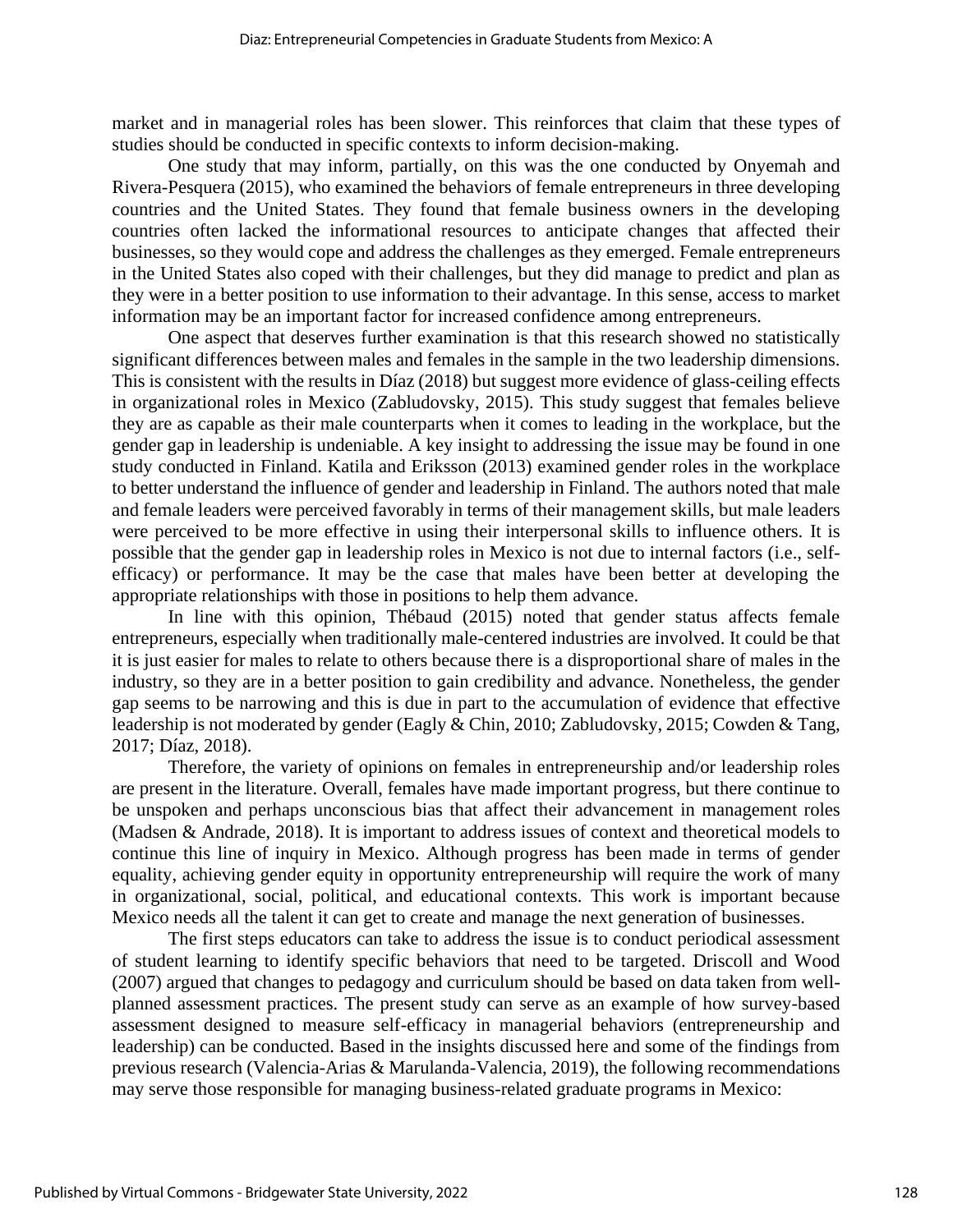- 1. Measure entrepreneurship and leadership self-efficacy periodically. These measures combine to form a set of behaviors individuals in management roles need to perform effectively to launch and grow their businesses (Drucker, 1993; Díaz et al. 2019).
- 2. Include discussions in the curriculum about masculinity and femininity on management styles. This will help educators and students become familiar with existing literature on the gender gap in management roles in Mexico. By reading and discussing the issue, innovative solutions may emerge.
- 3. Provide financial training and access to market information, so that students understand how new business ventures are funded, and the role of financial institutions. This will help students feel more confident about their abilities to work with venture capitalist and financial institutions, which will eventually lead to more businesses being funded.
- 4. Create activities and competitions (i.e., pitch competitions), so that students can practice articulating their business ideas, and capital procurement skills. These activities tend to be better effective in raising students' confidence while preparing to make the case in support of specific business ventures.
- 5. Invite diverse groups of faculty and guest speakers to reduce the influence of the traditional management education approach, which tends to focus on Western, male-dominated contexts. This kind of diversity is consistent with modern workplaces and should help promote values of diversity and excellence in business.

# **Conclusion**

This study aimed to examine self-efficacy in female and male graduate students in Northwestern Mexico in terms of specific behaviors characteristic of opportunity entrepreneurs. It serves as an example for educators interested in learning how to conduct assessment on management self-efficacy. The focus of the study was on opportunity entrepreneurship, which involves engaging in business ventures that create significant value added and yield greater rewards for entrepreneurs than self-employment or subsistence entrepreneurship. The results can appeal to an international audience because they add to one line of inquiry that concerns researchers in many societies: females in opportunity entrepreneurship. In this case, females and males reported similar levels of self-efficacy across two leadership and five entrepreneurship dimensions. This suggest that internal factors do not account for the gender gap in opportunity entrepreneurship. There was, however, one dimension in which males reported higher levels of self-efficacy than the female group: initiating investor relationships. Entrepreneurship education can go a long way in addressing this difference.

Hopefully, teachers, organizational mentors, and perhaps policymakers will be able to use the findings presented here to enhance teaching, training programs, and supporting developmental activities, in line with the recommendations set forth by Madsen and Andrade (2018) and Driscoll and Wood (2007). These recommendations include making sure that aspiring female entrepreneurs become aware of the internal and environmental factors that may cause them to underestimate their competencies, and engaging in assessment, training, and educational programs designed based on relevant theoretical models and current research. Educators can help their students overcome internal barriers by making simple, but important changes in the curriculum. These changes include making implementing assessment practices to evaluate managerial behaviors, openly discussing the gender gap in management, and formulating a team of diverse faculty to lead the programs.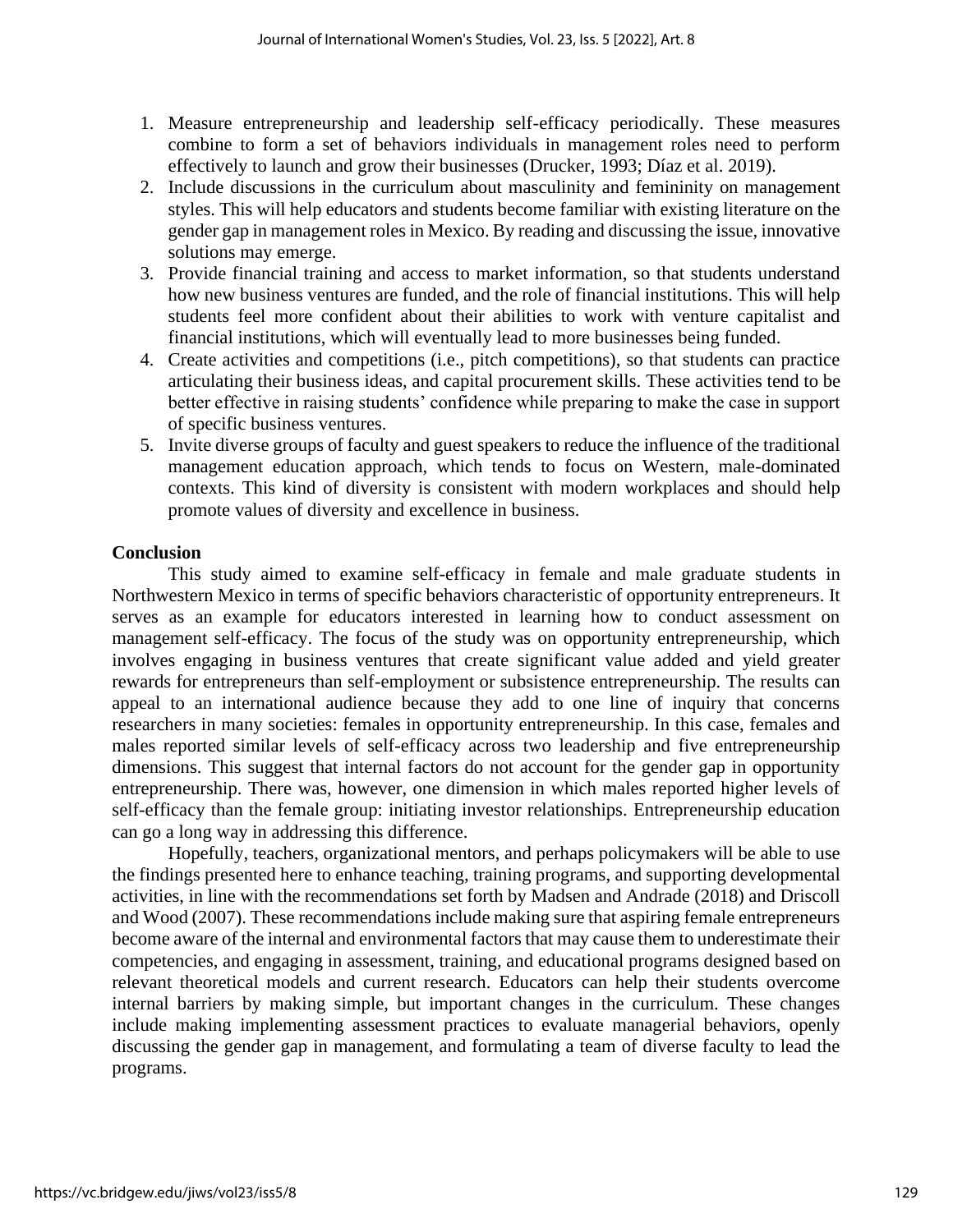There are four limitations in this study. First, this was a convenience sample that was surveyed to address one case. The results may not be extrapolated to the general population or to other, similar groups. Second, the study was cross-sectional, so it is possible that results can change with time with the same sample. Third, the short LBDQ was developed as part of the behavioral leadership model developed in the late 1940s, since then, other leadership models that may be more appropriate for the modern work and business environment have emerged (i.e., transformational, and authentic leadership), and the use of these newer approaches may affect the results as well. Finally, the consideration structure dimension showed low internal consistency  $(\alpha < 70)$ , meaning the results in this construct may be unreliable.

Future studies should focus on the financial aspects of business creation from a gender perspective. More information is needed on potential biases of investors or internal factors in women in Mexico that may affect their beliefs about securing funds to launch a new enterprise. There has been too little research conducted so far on these matters, and the new information could go a long way in informing the strategies employed by those charged by helping to create a more equitable and entrepreneurial society. Although the findings presented here may not be extrapolated, hopefully, researchers and educators in other countries will be compelled to conduct their own research to better understand the gender gap in their contexts.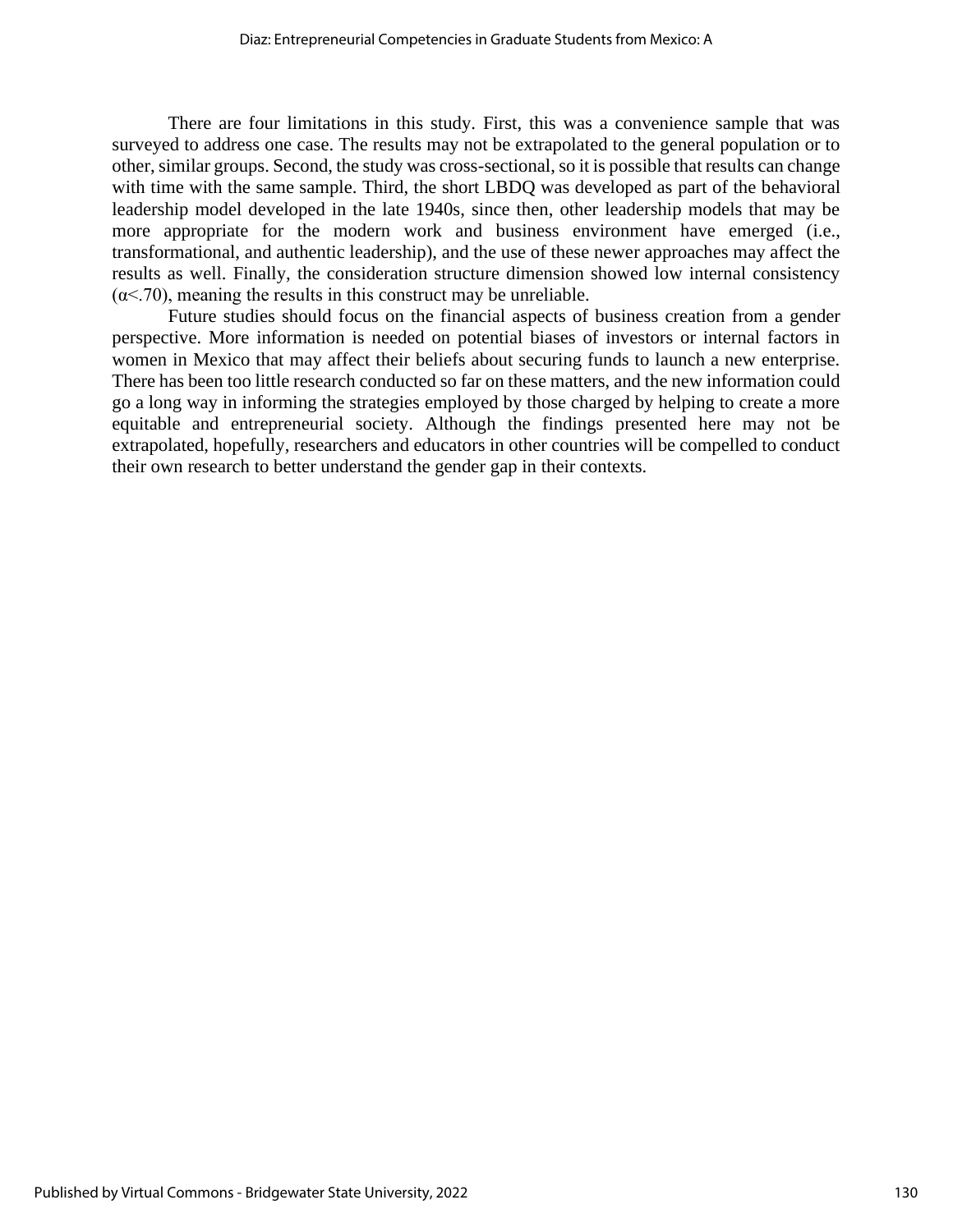# **References**

- Afandi, E., & Kermani, M. (2015). Bridging the gender gap in entrepreneurship: An empirical analysis. *Journal of Developmental Entrepreneurship, 20*(2), 1-22. https://doi.org/10.1142/S1084946715500089
- Arceo-Gómez, E. O., & Campos-Vázquez, R. M. (2014). Evolución de la brecha salarial de género en México. *El Trimestre Económico, 18*(3), 619-653. http://dx.doi.org/10.20430/ete.v81i323.125
- Bandura, A. (1977). Self-efficacy: Toward a unifying theory of behavioral change. *Psychological Review, 84*(2), 191–215. https://doi.org/10.1037/0033-295X.84.2.191
- Barrera-Verdugo, G. A. (2018). Innovative self-concept of micro-entrepreneurs: Perception of barriers and intention to invest. *BAR - Brazilian Administration Review, 15*(2), 1-23. https://doi.org/10.1590/1807-7692bar2018170085
- Buttner, H. E. (2001). Examining female entrepreneurs' management style: an application of a relational frame. *Journal of Business Ethics, 29*(3), 253-269. https://doi.org/10.1023/A:1026460615436
- Canales-García, R. A., Román-Sánchez, Y. G., & Ovando-Aldana, W. (2017). Emprendimiento de la población joven en México. Una perspectiva crítica. *Entreciencias: Diálogos en la Sociedad del Conocimiento, 5*(12), 1-23. http://dx.doi.org/10.21933/J.EDSC.2017.12.211
- Cantú-Cavada, M., Bobek, V., Skoko, H., & Maček, A. (2018). Cultural foundations of female entrepreneurship in Mexico: Challenges and opportunities. *Naše Gospodarstvo/Our Economy, 64*(1), 28-40. https://doi.org/10.2478/ngoe-2018-0004
- Coleman , S., & Kariv, D. (2014). 'Deconstructing' entrepreneurial self-efficacy: A gendered perspective on the impact of ESE and community entrepreneurial culture on the financial strategies and performance of new firms. *Venture Capital, 16*(2), 157-181. https://doi.org/10.1080/13691066.2013.863063
- Cowden, B. J., & Tang, J. (2017). Gender differences and entrepreneurial munificence: The pursuit of innovative new ventures. *Journal of Developmental Entrepreneurship, 22*(1), 1750002. https://doi.org/10.1142/S1084946717500029
- Davis, P. S., Babakus, E., Englis-Danskin, P., & Pett, T. (2010). The influence of CEO gender on market orientation and performance in service small and medium‐sized service businesses. *Journal of Small Business Management, 48*(4), 475 - 496. https://doi.org/10.1111/j.1540-627X.2010.00305.x
- De Noble, A. F., Jung, D., & Ehrlich, S. B. (1999). Entrepreneurial self-efficacy: The development of a measure and its relationship to entrepreneurial action. *Frontiers of Entrepreneurship Research*(1), 73-87.
- de Pádua-Carrieri, A., Rodrigues-Diniz, A. P., Moulin de Souza, E., & Soares-Menezes, R. S. (2013). Gender and work: Representations of femininities and masculinities in the view of women Brazilian executives. *BAR - Brazilian Administration Review, 10*(3), 281–303. https://doi.org/10.1590/S1807-76922013005000002
- Díaz, E. R. (2018). Leadership self-efficacy: A Study of male and female MBA students in Mexico. *Advancing Women in Leadership, 38*, 27-34. https://doi.org/10.18738/awl.v38i0.336
- Díaz, E. R., Sánchez-Vélez, C. G., & Santana-Serrano, L. (2019). Integrating the Five Practices of Exemplary Leadership model into entrepreneurship education. *International Journal*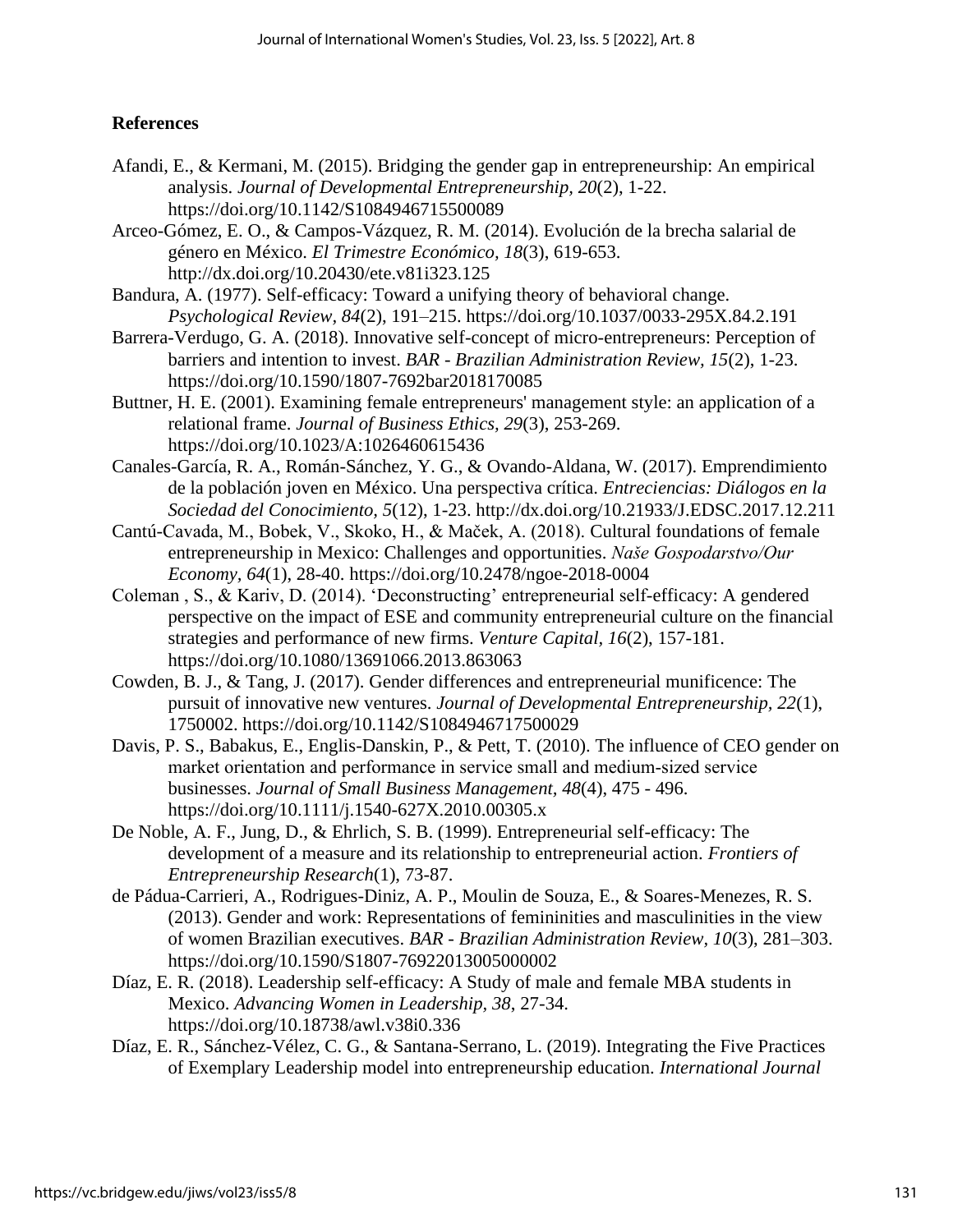*for the Scholarship of Teaching and Learning, 13*(3). https://doi.org/10.20429/ijsotl.2019.130310

- Díaz, E. R. (2020a). Liderazgo transformacional y equidad de género: El caso de estudiantes de posgrado. *Revista Universidad y Empresa, 22*(39).
	- https://doi.org/10.12804/revistas.urosario.edu.co/empresa/a.7854
- Díaz, E. R. (2020b) Entrepreneurial leadership in Indian and Mexican graduate students, *Latin American Business Review, 21*(3), 307-326,
	- https://doi.org/10.1080/10978526.2020.1761824
- Driscoll, A., & Wood, S. (2007). *Developing outcomes-based assessment for learner-centered education : A faculty introduction.* Stylus Publishing.
- Drucker, P. F. (1993). *The practice of management.* New York, New York: Harper Perennial.
- Eagly, A. H., & Chin, J. L. (2010). Diversity and leadership in a changing world. *American Psychologist, 65*(3), 216-224. https://doi.org/10.1037/a0018957
- Fowler, F. J. (2014). *Survey research methods.* Thousand Oaks, CA: Sage Publications .
- González-Álvarez, N., & Solís-Rodríguez, V. (2011). Descubrimiento de oportunidades empresariales: Capital humano, capital social y género. *INNOVAR, 21*(41), 187-196.
- Hamilton, E. (2013). The discourse of entrepreneurial masculinities (and femininities). *Entrepreneurship & Regional Development, 25*(1/2), 90-99. https://doi.org/10.1080/08985626.2012.746879
- Hamilton, E. (2014). Entrepreneurial narrative identity and gender: A double epistemological shift. *Journal of Small Business Management, 52*(4), 703-712. https://doi.org/10.1111/jsbm.12127
- Hashimoto, M., & Nassif, V. M.-J. (2014). Inhibition and encouragement of entrepreneurial behavior: Antecedents analysis from managers' perspectives. *BAR - Brazilian Administration Review, 11*(4), 385–406. https://doi.org/10.1590/1807- 7692bar2014130008
- Huszczo, G., & Endres, M. L. (2017). Gender differences in the importance of personality traits in predicting leadership self-efficacy. *International Journal of Training and Development, 21*(8), 304-317. https://doi.org/10.1111/ijtd.12113
- Joardar, A. (2014). The impact of foreignness on the relationship between gender and entrepreneur performance. *Journal of General Management, 39*(3), 17-37. https://doi.org/10.1177/030630701403900303
- Katila, S., & Eriksson, P. (2013). He is a firm, strong-minded and empowering leader, but is she? Gendered positioning of female and male CEOs. *Gender Work and Organization, 20*(1), 71-84. https://doi.org/10.1111/j.1468-0432.2011.00570.x
- Kelan, E. K., & Jones, R. D. (2010). Gender and the MBA. *Academy of Management Learning & Education, 9*(1), 26–43. https://doi.org/10.5465/amle.9.1.zqr26
- Knotts, T. L., Jones, S. C., & Brown, K. L. (2008). The effect of strategic orientation and gender on survival: A study of potential mass merchandising suppliers. *Journal of Developmental Entrepreneurship, 13*(1), 99-113. https://doi.org/10.1142/S1084946708000879
- Macías-González, G. G., Caldera-Montes, J. F., & Salán-Ballesteros, M. N. (2019). Orientación vocacional en la infancia y aspiraciones de carrera por género. *Convergencia, 26*(80), 1- 23. http://dx.doi.org/10.29101/crcs.v26i80.10516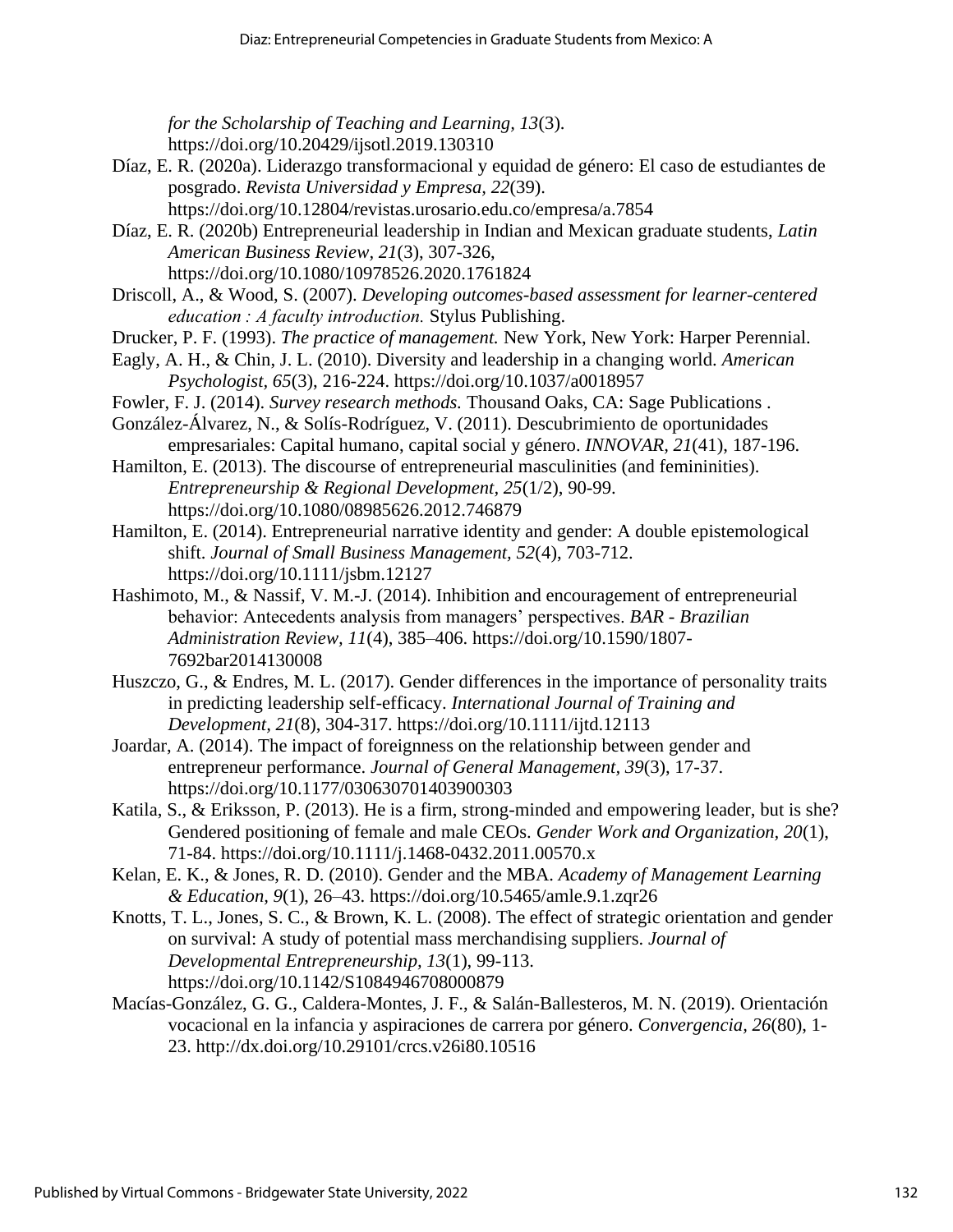- MacNab, B., Jenner, S., & Worthley, R. (2010). Patterns of self-efficacy within NAFTA: United States, Canada, and Mexico. *Latin American Business Review, 11*(3), 249-265. https://doi.org/10.1080/10978526.2010.513269
- Madsen, S. R., & Andrade, M. S. (2018). Unconscious gender bias: Implications for women's leadership development. *Journal of Leadership Studies, 12*(1), 62-67. https://doi.org/10.1002/jls.21566
- Marlow, S., & Swail, J. (2014). Gender, risk and finance: why can't a woman be more like a man? *Entrepreneurship & Regional Development, 26*(1/2), 80-96. https://doi.org/10.1080/08985626.2013.860484
- McEldowney, R. P., Bobrowski, P., & Gramberg, A. (2009). Factors affecting the next generation of women leaders: Mapping the challenges, antecedents, and consequences of effective leadership. *Journal of Leadership Studies , 3*(2), 24 - 30 . https://doi.org/10.1002/jls.20105
- Nikolaev, B. N., Boudreaux, C. J., & Palich, L. (2018). Cross-country determinants of earlystage necessity and opportunity‐motivated entrepreneurship: Accounting for model uncertainty. *Journal of Small Business Management, 56*, 243-280. https://doi.org/10.1111/jsbm.12400
- Okeke-Uzodike, Obianuju (Uju) E. (2019). Sustainable women's entrepreneurship: A view from two BRICS nations. *Journal of International Women's Studies, 20*(2), 340-358.
- Onyemah, V., & Rivera-Pesquera, M. (2015). Cognitive ambidexterity in entrepreneurial leadership: a four country exploratory study of women entrepreneurs' early customer acquisition strategies. *Organizations and Markets in Emerging Economies, 6*(1), 10-28.
- Ornelas-Contreras, M., Blanco-Vega, H., Gastélum-Cuadras, G., & Muñoz-Beltrán, F. (2013). Perfiles de autoeficacia en conductas académicas en alumnos de primer ingreso a la universidad. *Revista Electrónica de Investigación Educativa, 15*(1), 17–28.
- Poczter, S., & Shapsis , M. (2018). Gender disparity in angel financing. *Small Business Economics, 51*(1), 31-55. https://doi.org/10.1007/s11187-017-9922-2
- Reyes-Cruz, M. d., & Gutiérrez-Arceo, J. M. (2015). Sentido de autoeficacia en investigación de estudiantes de posgrado. *Sinéctica, 45*, 1-15.
- Santamaria-Velasco, C. A., & Brunet-Icart, I. (2016). Emprendedoras en el Occidente mexicano. La permeabilidad de los roles de género. *Convergencia,* (72), 129-152.
- Schein, V. (2001). A global look at psychological barriers to women's progress in management. *Journal of Social Issues, 57*(4), 675–688. https://doi.org/10.1111/0022-4537.00235
- Stogdill, R. M. (1969). Validity of leader behavior descriptions. *Personnel Psychology, 22*(2), 153-158. https://doi.org/10.1111/j.1744-6570.1969.tb02298.x
- Templer, A. J. (1973). Self-perceived and others-perceived leadership style using the Leader Behavior Description Questionnaire. *Personnel Psychology, 26*(3), 359–367. https://doi.org/10.1111/j.1744-6570.1973.tb01143.x
- Thébaud, S. (2015). Status beliefs and the spirit of capitalism: Accounting for gender biases in entrepreneurship and innovation. *Social Forces, 94*(1), 61–86. https://doi.org/10.1093/sf/sov042
- Valencia-Arias, J. A., & Marulanda-Valencia, F. Á. (2019). Evolución y tendencias investigativas en autoeficacia emprendedora: un análisis bibliométrico. *Estudios Gerenciales, 35*(151), 219-232. https://doi.org/10.18046/-j.estger.2019.151.3277
- Ventura-Fernández, R., & Quero-Gervilla, M. J. (2013). Factores explicativos de la intención de emprender en la mujer. Aspectos diferenciales en la población universitaria según la